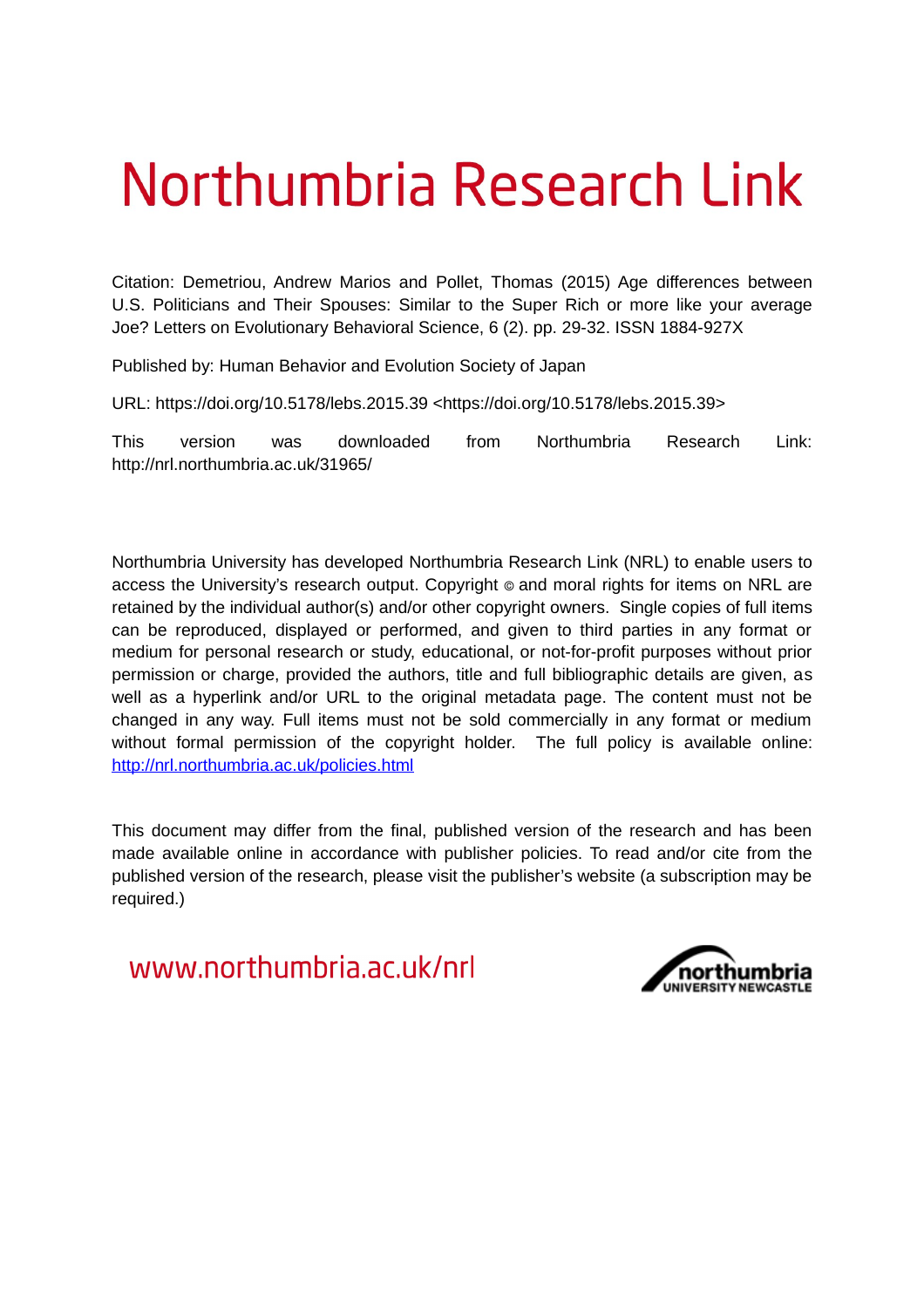Vol. 6 No.2 (2015) 29-32.

### LETTERS ON EVOLUTIONARY BEHAVIORAL SCIENCE

## Age Differences Between U.S. Politicians and Their Spouses: Similar to the Super Rich or More Like Your Average Joe?

Andrew Demetriou<sup>1,\*</sup>, Thomas V. Pollet<sup>1</sup>

\_EBS

1 Department of Social Psychology, VU University Amsterdam, De Boelelaan 1105, 1081 HV Amsterdam, The Netherlands.

\* Author for correspondence ([andrew.m.demetriou@gmail.com\)](mailto:andrew.m.demetriou%40gmail.com?subject=)

Prior research has shown that a sample of super-wealthy men tended to marry (and remarry) younger women than the general U.S. population (Pollet, Pratt, Edwards, & Stulp, 2013). This relationship has been argued to fit with a notion of a mating market, whereby wealthy men offer access to resources in exchange for female youth. The present research examines whether or not a similar exchange relationship potentially also exists in a sample of U.S. politicians, as it is expected that male politicians might also offer resources in exchange for youth. Using data collected via Wikipedia and online news sources on ranking U.S. politicians, our data show that the difference in age between a male politician and his wife does not differ significantly from the current estimate of the general U.S. population. Male U.S. Politicians do show significantly smaller age gaps than the estimate for men from the Forbes 400, however. These results suggests that, at least in terms of the age-gap in marriage, U.S. politicians resemble the general population more than they do the economic elite, perhaps due to a pressure to conform to social norms.

#### Keywords

human mate choice, United States political leadership, evolutionary psychology

#### Introduction

Evolutionary psychologists have argued for the existence of sex differences in mate preferences (e.g., Buss, 1989; Kenrick & Keefe, 1992) and have documented differences in these preferences. With regards to age, evolutionary psychologists have specifically argued that youth is a cue to fertility in women, and therefore important to men; on the other hand, age may be a cue to status and access to resources for males, and therefore of importance to women (e.g., Buss & Barnes, 1986; Buss & Schmitt, 1993; Buss, 1989). Research tends to support the existence of age preferences in line with predictions derived from

doi: 10.5178/lebs.2015.39 *Received 15 June 2015. Accepted 16 October 2015. Published online 24 November 2015.* © 2015 by Human Behavior and Evolution Society of Japan evolutionary psychology (e.g., Davis, 1998; Dunn, Brinton, & Clark, 2010; but also see Escasa, Gray, & Patton, 2010). Studies from evolutionary and social psychology have also suggested that heterosexual mate choice can be conceptualized as a "trade," whereby, for example, men offer wealth in exchange for female youth (e.g., Pawłowski & Dunbar, 1999; Pawłowski & Koziel, 2002; Baumeister & Vohs, 2004). Following this reasoning, one would expect that men with access to status and wealth would have a greater value in the "mating market" and will prefer younger brides, and vice versa.

A recent study examining the Forbes 400 list is in line with this suggestion of a potential mating market operating (Pollet, Pratt, Edwards, & Stulp, 2013). Men from the Forbes 400 tended to (re)marry younger wives than the general U.S. population. In this paper, we examine whether a similar pattern exists among U.S. politicians: do those in power also (re)marry younger wives than the general public, like the Forbes 400? Or, are they actually more like the general public in this aspect?

The media play a large role in shaping a politician's public image, which in turn affects the degree to which citizens of a democracy will vote for and support said politician (see Teven, 2008). Politicians may therefore wish to avoid potential stereotypes and stigmas associated with large age gaps between them and their spouses, and to resemble the values of the "average" population (Caprara & Zimbardo, 2004). There are, however, notable examples of U.S. Senators like John McCain, who is 18 years his wife's senior. Politicians in power form an elite, particularly in a world power such as the U.S., and may thus have larger age gaps in marriage than the general population. Given their elite status they might be better compared to the Forbes 400 (the economic elite). In summary, here we test whether large age gaps with their marriage partner, such as McCain's, are the exception or the rule for politicians.

#### Method

Data were collected on United States Governors, members of the Executive Branch (President, Vice President and officers with cabinet level access) and the Legislative Branch of the United States. Birthdates of politicians and spouses were collected via www.wikipedia.com, sources therein, searches conducted with www.google.com, and news media (e.g., Washington Post).

Data were available for 99 out of a total 605 individuals (16.4% of total), 70 men and 29 women (*Mage* = 62.18 years,  $SD = 11.18$ , range 33 to 90 years). Missing data were not influenced by sex ( $\chi$ <sup>2</sup> test;  $p = .335$ ) or level of government (Federal vs. State,  $\chi^2$  test;  $p = .660$ ) suggesting that our sample is largely representative of the officials in the U.S. Government.

Following Pollet et al. (2013), year of birth of the spouse was subtracted from the year of birth of the politician. These age differences were then compared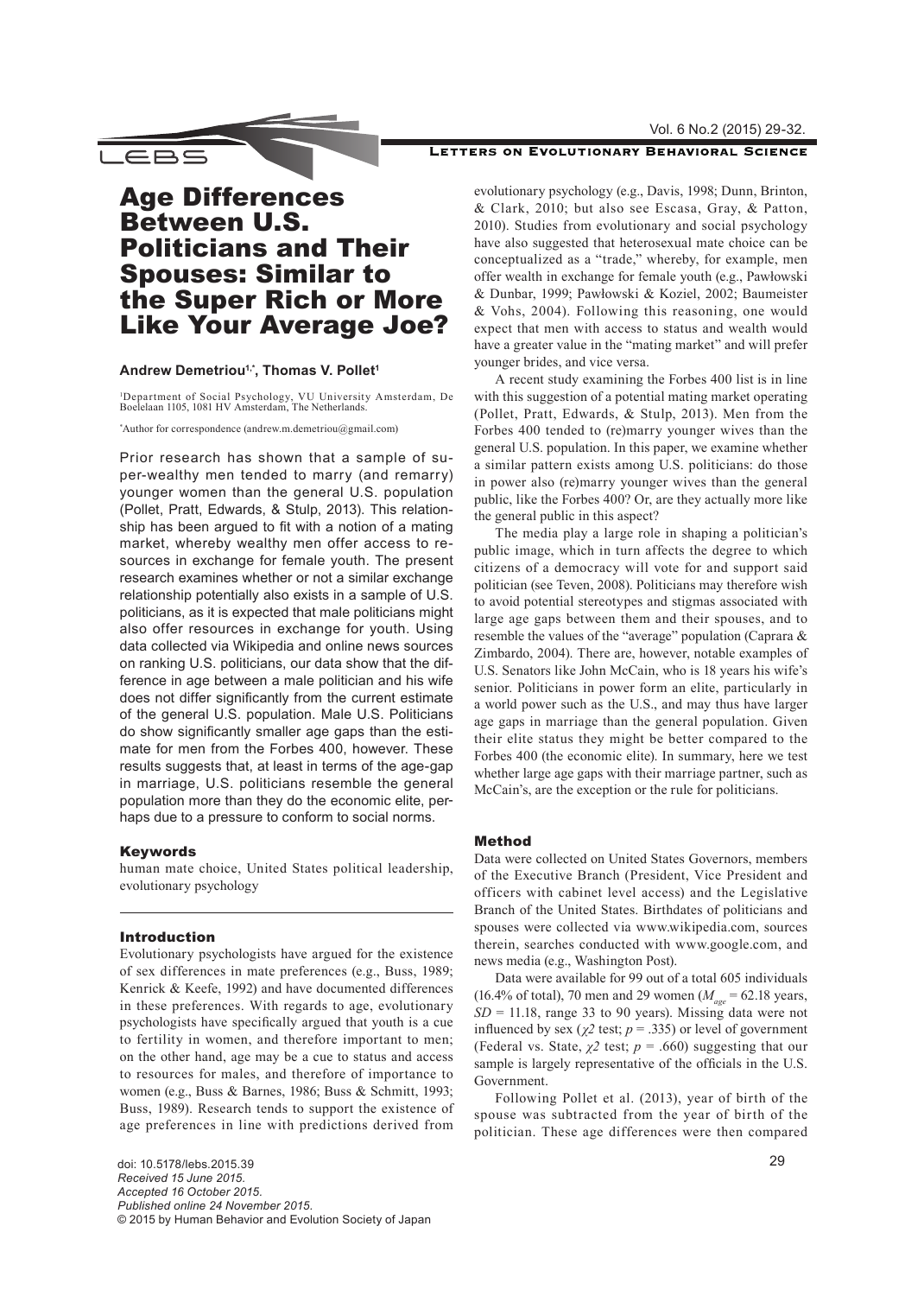against the same estimates as Pollet et al., (2013): conservative estimates of published age difference for first marriages of 4.1 years (Tietze & Lauriat, 1955), current estimates of 2.7 years (Saardchom & Lemaire, 2005) and the mean found in the Forbes 400 study of 7.01 years (Pollet et al., 2013). For remarriage, an estimate of 9 years was used (England & McClintock, 2009), as well as the mean found in the Forbes 400 study of 22.32 years (Pollet et al., 2013). For only five out of twelve men were data on both the first and second spouse available, therefore we did not perform within-subject tests. Data on second spouses were only available for three women and therefore were also not further analyzed. Analyses consisted of a series of one sample t-tests with Bias-Corrected Accelerated bootstrapping (1,000 replicates in SPSS Bootstrap option) in SPSS 22.0.

#### Results

First spouses' dates of birth were available for 63 out of 70 men. These men are on average 2.79 years older than their first spouse  $(SD = 8 \text{ years})$ . This average does not differ significantly from either the conservative estimate of the general U.S. population  $(4.1 \text{ years}; t(62) = -1.285;$  $p = .204$ ;  $r = .16$ ), or the current estimate of the general U.S. population (2.7 years;  $t(62) = 0.092$ ;  $p = .927$ ;  $r = .01$ ).

However, male U.S. Politicians show significantly smaller age gaps than the estimate for men from the Forbes 400  $(7.01 \text{ years}; t(62) = -4.147; p < .001; r = .47)$ .

For 26 out of 29 women in the U.S. Federal Government data on the year of birth of their first spouses were available, and these women were on average 3.8 years younger than their spouses  $(SD = 5.3 \text{ years})$ . This average was not significantly different from the conservative estimate of the general U.S. population (4.1 years; t(25)  $= -0.207$ ; p = .838; r = .04), the current estimate of the general U.S. population  $(2.7 \text{ years}; t(25) = 1.136; p = .267;$  $r = .22$ ), or the Forbes 400 estimate (4.05 years;  $t(25) =$  $-0.159$ ; p = .875; r = .03).

Data on second spouses were available for twelve men in the U.S Federal Government. These men are on average 10.4 years older than their second wives  $(SD = 10.9)$ ; range: 28 older to 5 years younger). This average did not significantly differ from our population estimate of 9 years  $(t(11) = 0.447; p = .663; r = .134$ , but was significantly different from the Forbes 400 estimate<sup>1</sup> (22.3 years:  $t(11) =$  $-3.754$ ;  $p = .003$ ;  $r = .74$ ).

#### **Discussion**

Our results suggest that the age gaps between U.S. politicians and their spouses do not significantly differ



**Figure 1.** Figure caption: Box plots for age difference in marriage (age husband – age wife) with reference lines for a conservative estimate for the general U.S. Population and the estimate for the Forbes 400 for male politicians' first marriages (A), female politicians' first marriages (B) and male politicians' remarriages (C).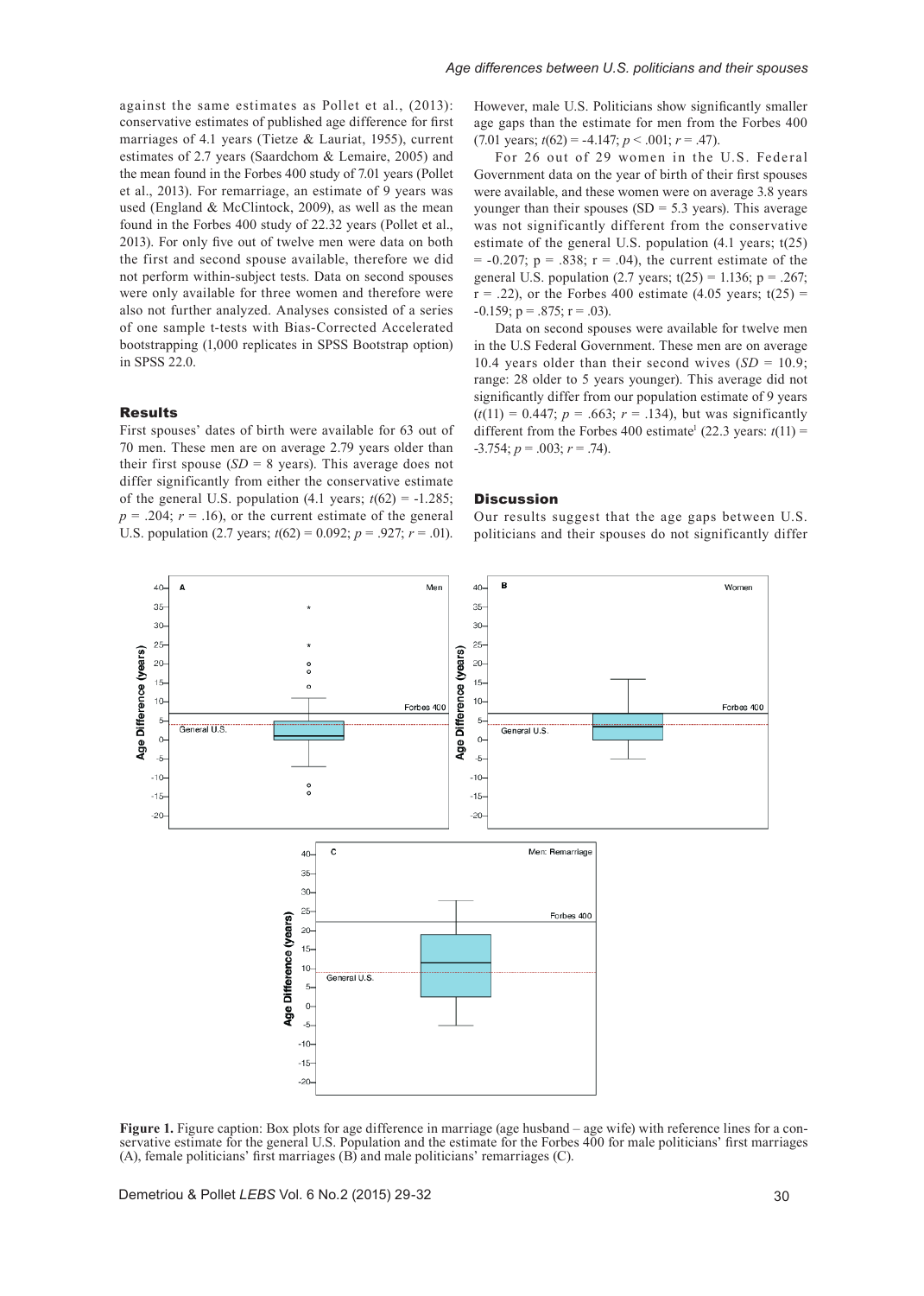from estimates of the U.S. population means for both first and second marriages, but do significantly differ from estimates found for the wealthy in the Forbes 400 study (Pollet et al., 2013). This suggests that, at least in terms of marriage patterns with regards to age, the political elite in the U.S. can be described more like the general population than the "economic elite."

A potential reason for the discrepancy of this sample with the Forbes 400 sample could be that the pressures to conform to expectations are larger for the political elite than for the economic elite. Specifically, candidate image has been posited to be a determinate in voting behavior (Teven, 2008); as such, U.S. politicians may be responding to pressures to resemble their constituents in order to be re-elected and thus stay in power.

As with the original study, there are many limitations. Most importantly is the reliance on the cross-sectional data that were available to us. The sample is relatively small and might be affected by reporting bias and errors in the sources we relied on. There could, for example, be a reporting bias whereby smaller age differences are more easily publicized/accessible than larger age differences. Though, one could also expect the reverse whereby larger age differences receive substantially more publicity than smaller ones. At present, it is difficult to assess how much bias there would be in the availability of age gaps in marriage and in what direction, and we therefore suggest that our results should be treated with some caution. Nevertheless, as it is unclear whether political power could play any role for a decision to marry at all we could envisage this as a true marriage market. Next, the timing of marriage is unclear. The year of marriage for many of the politicians examined in this study was not available, preventing us from further examining whether there is a noticeable difference in age gap between politicians who marry after they were elected or before, for example. With regards to second marriages data are similarly lacking. It should also be noted that a substantial amount of second marriages may occur after leaving politics, which our cross-sectional sampling method does not capture.

Another explanation for our current findings may be that politicians are engaging in marriages of convenience for the purposes of using the political and monetary capital of their wives and wives' families in order win elections. There might be norms and/or other pressures to avoid large age gaps in such marriages. Data from appointed members of the executive branch were available, and although they do not need to win elections to be in power, these data conform to the pattern demonstrated above. Nonetheless it is possible that the members of executive branch strategically married, which helped them to obtain these posts. Thus, even for non-elected politicians we cannot rule out the possibility that marriages have benefits in terms of economic, social or political capital, and that age preferences may thus only play a minor role. However, in some cases, politicians began their careers in the private sector or come from families with great political and monetary capital, as is the case with Dick Cheney, and these individuals likely do not have to rely on marriage to ensure their political career (though it obviously might help). It is clear, however, that strategic marriages among the political elite have been practiced throughout history (e.g., by the Medici family, see Padgett & Ansell, 1993).

Demetriou & Pollet *LEBS* Vol. 6 No.2 (2015) 29-32

The degree to which strategic marriages occur in U.S. politics and could account for the age patterns we observed here deserves further investigation.

Finally, our data come from a small and (very) particular sample of a Western Educated Industrialized Rich Democratic ("WEIRD") population (Henrich, Heine, & Norenzayan, 2010). Nonetheless, studying the behavior of specific groups, such as politicians, may inform evolutionary psychology. We therefore call for more research, not just testing hypotheses in WEIRD and non-WEIRD samples, but in extremes of WEIRD samples as well. For now, we conclude that our particular sample of politicians does, on average, not differ all that much from the general U.S. population in at least this one aspect: the average age gap with their spouses.

<sup>1</sup> Based on <1,000 bootstrapped samples as due to small sample size some bootstrapped estimates do not converge.

#### Acknowledgements

Thomas Pollet was supported by an NWO Veni grant (451.10.032).

#### References

- Baumeister, R. F., & Vohs, K. D. (2004). Sexual economics: sex as female resource for social exchange in heterosexual interactions. Personality and Social Psychology Review, 8, 339–363. [\(doi: 10.1207/](http://dx.doi.org/10.1207/s15327957pspr0804_2) [s15327957pspr0804\\_2](http://dx.doi.org/10.1207/s15327957pspr0804_2))
- Buss, D. M. (1989). Sex differences in human mate preferences: Evolutionary hypotheses tested in 37 cultures. Behavioral and Brain Sciences, 12, 1-14. [\(doi:](http://dx.doi.org/10.1017/S0140525X00023992)  [10.1017/S0140525X00023992\)](http://dx.doi.org/10.1017/S0140525X00023992)
- Buss, D. M., & Barnes, M. (1986). Preferences in human mate selection. Journal of Personality and Social Psychology, 50, 559–570. [\(doi: 10.1037/0022-](http://dx.doi.org/10.1037/0022-3514.50.3.559) [3514.50.3.559](http://dx.doi.org/10.1037/0022-3514.50.3.559))
- Buss, D. M., & Schmitt, D. P. (1993). Sexual Strategies Theory: An evolutionary perspective on human mating. Psychological Review, 100, 204–232. [\(doi:](http://dx.doi.org/10.1037/0033-295X.100.2.204)  [10.1037/0033-295X.100.2.204](http://dx.doi.org/10.1037/0033-295X.100.2.204))
- Caprara, G. V., & Zimbardo, P. G. (2004). Personalizing politics: A congruency model of political preference. American Psychologist, 59, 581–594. ([doi:](http://dx.doi.org/10.1037/0003-066X.59.7.581)  [10.1037/0003-066X.59.7.581\)](http://dx.doi.org/10.1037/0003-066X.59.7.581)
- Davis, A. (1998). Age differences in dating and marriage: Reproductive strategies or social preferences? Current Anthropology, 39, 374–380. [\(doi: 10.1086/204749\)](http://dx.doi.org/10.1086/204749)
- Dunn, M. J., Brinton, S., & Clark, L. (2010). Universal sex differences in online advertisers age preferences: Comparing data from 14 cultures and 2 religious groups. Evolution and Human Behavior, 31, 383–393. [\(doi: 10.1016/j.evolhumbehav.2010.05.001\)](http://dx.doi.org/10.1016/j.evolhumbehav.2010.05.001)
- England, P., & McClintock, E. A. (2009). The gendered double standard of aging in US marriage markets. Population and Development Review, 35, 797–816. [\(doi: 10.1111/j.1728-4457.2009.00309.x](http://dx.doi.org/10.1111/j.1728-4457.2009.00309.x))
- Escasa, M., Gray, P. B., & Patton, J. Q. (2010). Male traits associated with attractiveness in Conambo, Ecuador. Evolution and Human Behavior, 31, 193–200. [\(doi:](http://dx.doi.org/10.1016/j.evolhumbehav.2009.09.008)  [10.1016/j.evolhumbehav.2009.09.008](http://dx.doi.org/10.1016/j.evolhumbehav.2009.09.008))
- Henrich, J., Heine, S. J., & Norenzayan, A. (2010). The weirdest people in the world. Behavioral